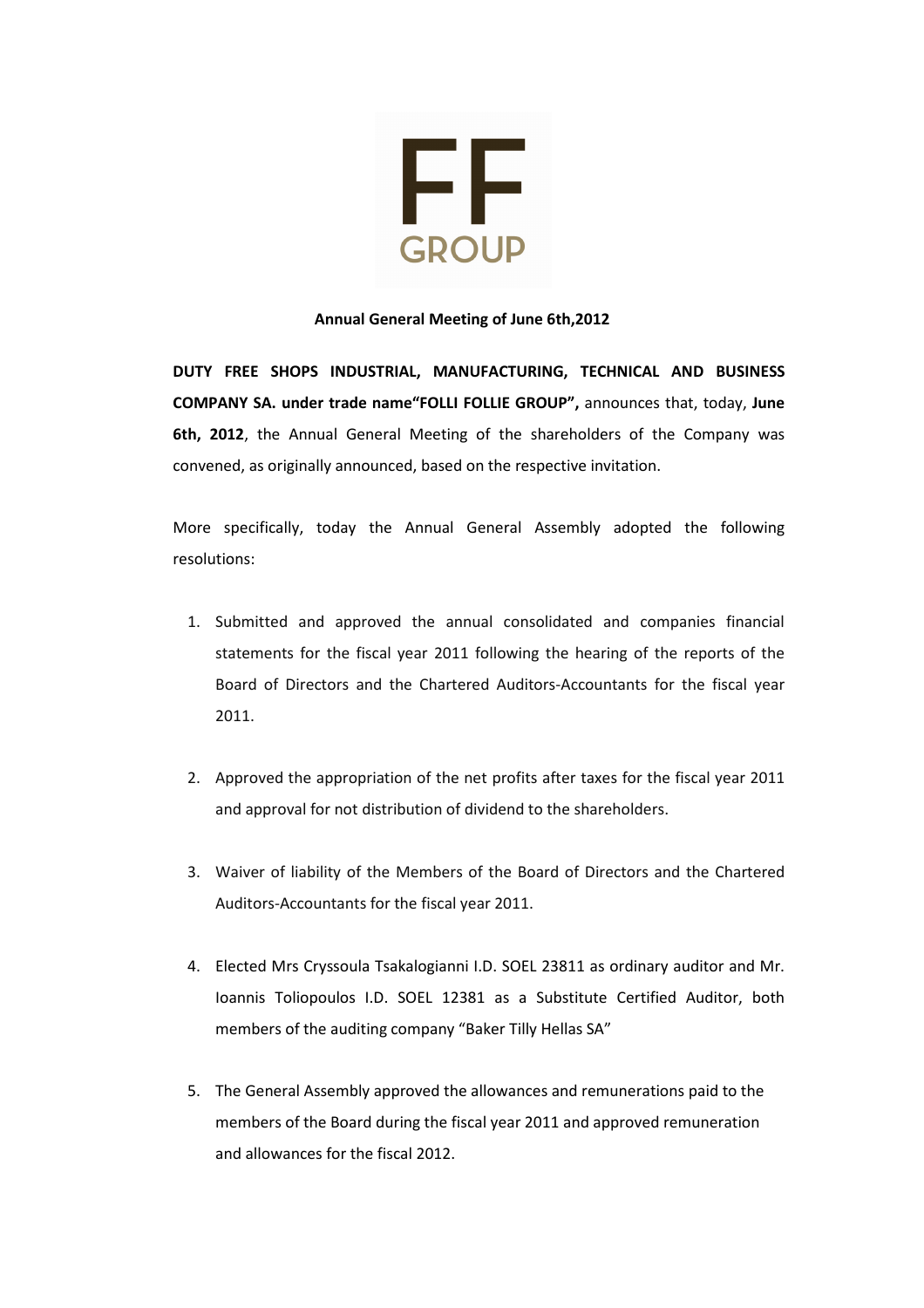- 6. Approved according to article 23a of Law 2190/1920, the granting of guarantees and cash facility and the realization of share capital increase of the affiliated companies, according to par. 5 of article 42e of Law 2190/1920.
- 7. Approved the authorization to the members of the Board of Directors and to executive personnel of the Company in order to participate at Board of Director's meetings of companies in which Duty Free Shops participates, or seek same or similar purposes.
- 8. Approved the renewal of the Board of Directors and its executive's insurance liability.
- 9. Various announcements, approvals and decisions.

In the above Annual General Meeting, 111 shareholders were present, representing 71,3868% of the company's share capital, namely 47.792.176 voting rights out of a total of 66.948.210 voting rights.

With regard to the above issues of the agenda, the quorum of participation and majority respectively, are as follows:

#### Issue 1

47.792.176 shares were represented out of a total of 66.948.210 namely percentage 71.3868%

- 47.598.623 shares voted in favor namely percentage 99.59%
- 587 shares voted against, namely percentage 0.01%
- 192.966 voted abstain , namely percentage 0.4%

# Issue 2

47.792.176 shares were represented out of a total of 66.948.210 namely percentage 71.3868%

- 47.598.623 shares voted in favor namely percentage 99.59%
- 587 shares voted against, namely percentage 0.01%
- 192.966 voted abstain , namely percentage 0.4%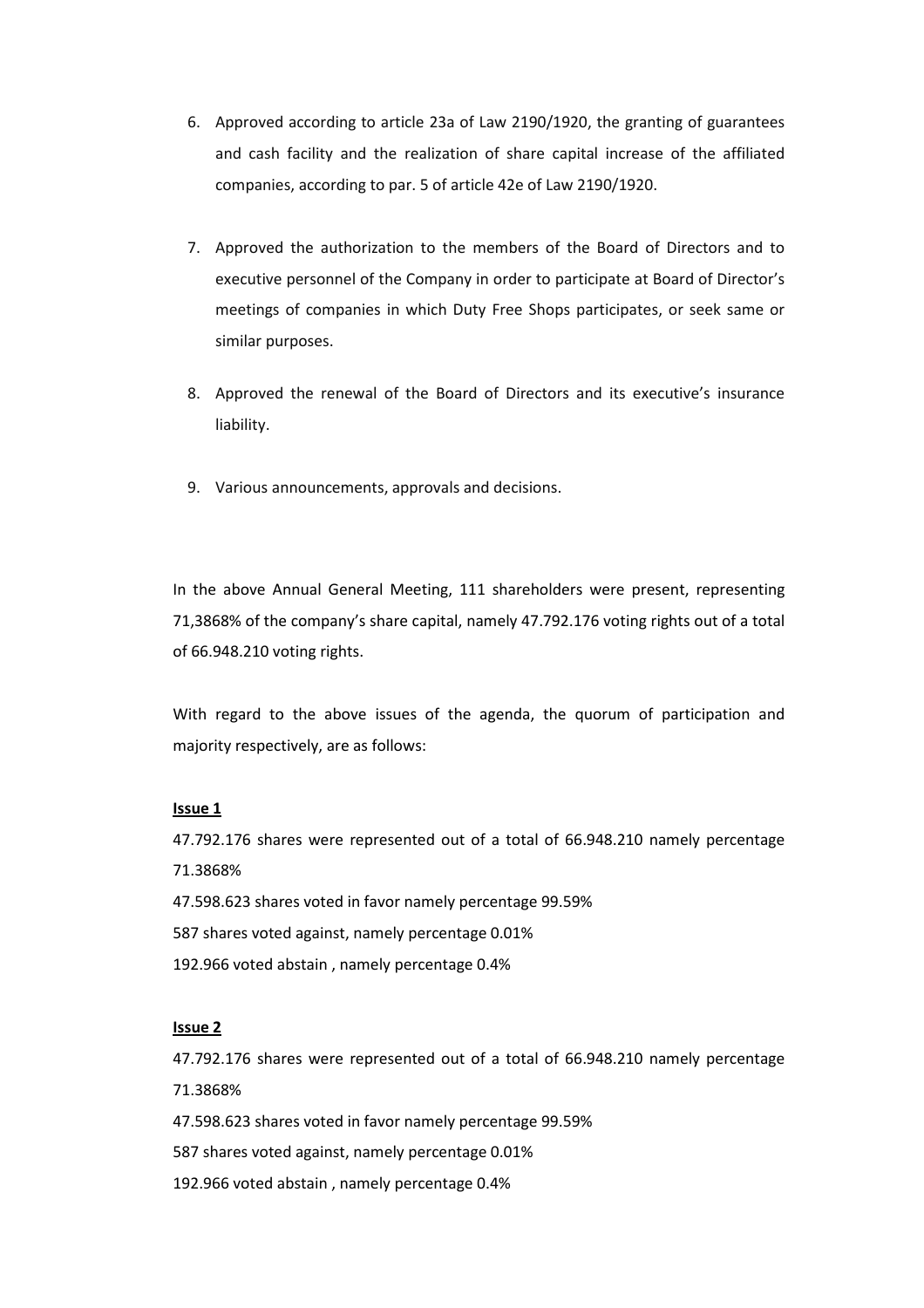## Issue 3

47.792.176 shares were represented out of a total of 66.948.210 namely percentage 71.3868%

47.598.623 shares voted in favor namely percentage 99.59%

587 shares voted against, namely percentage 0.01%

192.966 voted abstain, namely percentage 0.4%

#### Issue 4

47.792.176 shares were represented out of a total of 66.948.210 namely percentage 71.3868%

41.329.119 shares voted in favor namely percentage 86.4%

1.633.134 shares voted against, namely percentage 3.4%

4.829.923 voted abstain , namely percentage 10.2%

### Issue 5

47.792.176 shares were represented out of a total of 66.948.210 namely percentage 71.3868%

41.224.436 shares voted in favor namely percentage 86.25%

1.726.441 shares voted against, namely percentage 3.61%

4.841.299 voted abstain, namely percentage 10.14%

## Issue 6

47.792.176 shares were represented out of a total of 66.948.210 namely percentage 71.3868%

45.424.479 shares voted in favor namely percentage 95.04%

1.726.441 shares voted against, namely percentage 3.61%

641.256 shares, namely percentage 1.35% declared abstention from voting.

#### Issue 7

47.792.176 shares were represented out of a total of 66.948.210 namely percentage 71.3868%

47.537.202 shares voted in favor namely percentage 99.46%

62.008 shares voted against, namely percentage 0.12%

192.966 shares, namely percentage 0.42% declared abstention from voting.